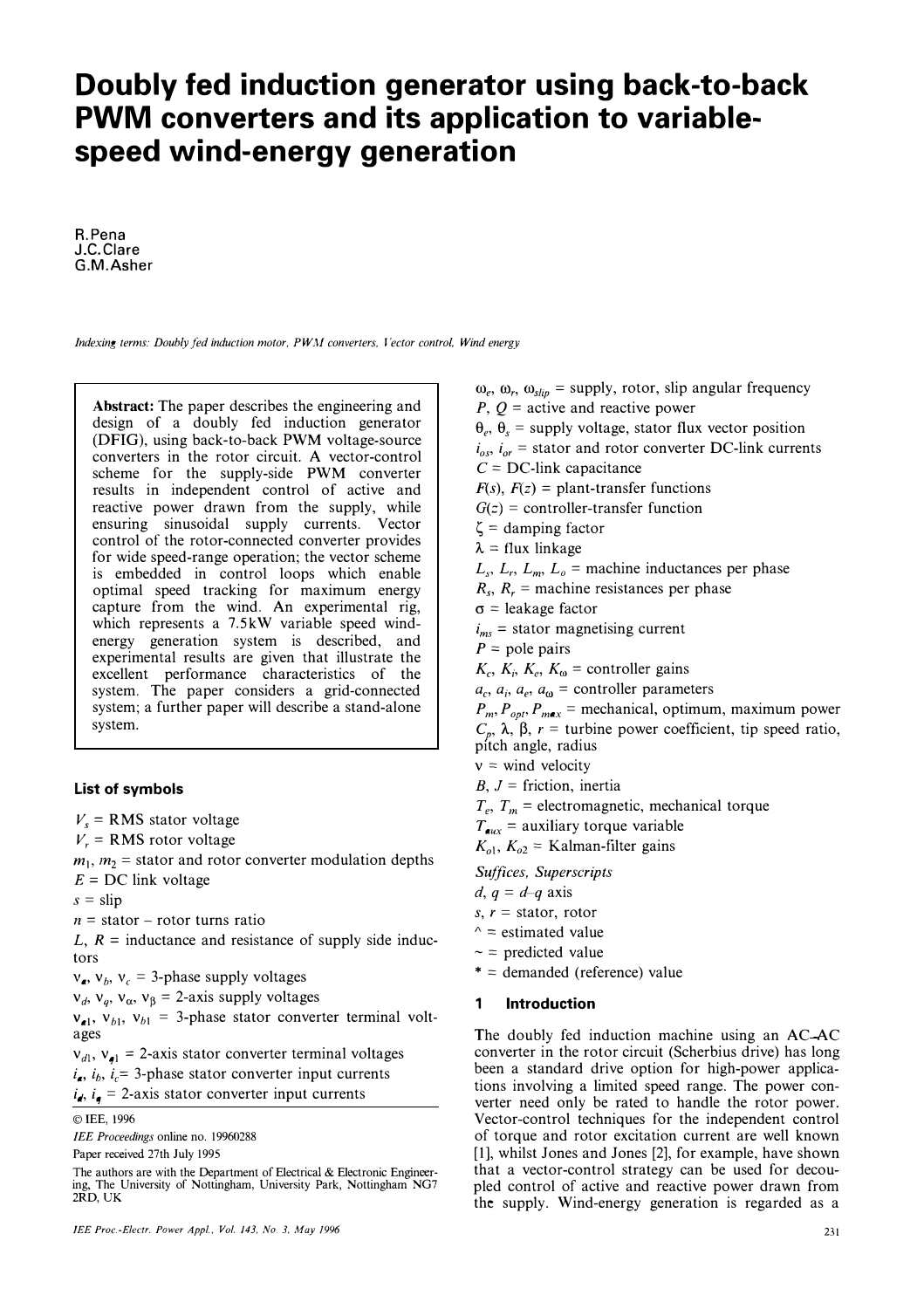natural application for the Scherbius DFIG system, since the speed range (from cut-in to rated wind velocity) may be considered restricted. Most Scherbius DFIG systems reported employ either a current-fed (naturally commutated) DC-Link converter [3-5] or cycloconverter [6-9] in the rotor circuit. Smith et al. [3] describe the rated speed settings, gearbox ratios, and machine and converter ratings for variable-speed wind generation using the DFIG. Cardici and Ermis [4], and Uctug et al. [5], have presented strategies aimed at maximising the total electrical power output from the DFIG. The use of a current-fed DC-link converter has a number of disadvantages: the DC-link choke is expensive, and an extra commutation circuit is required for operation at synchronous speed (which lies within the operational speed range), and this has resulted in poor performance at low slip speeds [4]. In addition, such a converter draws rectangular current waveforms from the supply. The problem at synchronous speed may be overcome by use of a cycloconverter, and vector-controlled Scherbius schemes with 6-pulse cycloconverters have been described by Leonhard [1] and Walczyna [6]. Yamamoto and Motoyoshi [7] have presented a detailed analysis of the current harmonics drawn from the supply, which is still a problem in this type of drive. Machmoum et al. [8] have presented an implementation with a simpler 3-pulse cycloconverter, whilst Holmes and Elsonbaty [9] describe a similar converter to excite a divided-winding doubly-fed machine, which improves the speed range to  $50\%$  slip at the expense of increased machine complexity. Both of these schemes have the disadvantage of requiring a transformer to form the neutral; in addition, naturally commutated DC-link and cycloconverter schemes may, in many cases, require a transformer for voltage matching.

The disadvantages of the naturally commutated DClink and cycloconverter schemes can be overcome by the use of two PWM voltage-fed current-regulated inverters connected back-to-back in the rotor circuit. The characteristics of such a Scherbius scheme, in

which both converters are vector controlled, are as follows:

• operation below, above and through synchronous speed with the speed range restricted only by the rotorvoltage ratings of the DFIG

• operation at synchronous speed, with DC currents injected into the rotor with the inverter working in chopping mode

• low distortion stator, rotor and supply currents

• independent control of the generator torque and rotor excitation

• Control of the displacement factor between the voltage and the current in the supply converter, and hence control over the system power factor.

Surprisingly, given the obvious advantages, Scherbius schemes using this arrangement have received little attention in the literature. Such a scheme was reported by Bogalecka [10] and Tang and Xu [11], using simulation studies, but the authors have not verified the performance of the system experimentally. In this paper, a full engineering study of an experimental back-to-back PWM vector Scherbius scheme is presented, with experimental results verifying the performance flexibility of the system. Since the research was initiated as part of a research program into new generator schemes for wind energy, the paper describes an implementation directed at wind generation, with the restriction that the system is connected to a grid. A stand-alone implementation is beyond the scope of the paper, and will be described in a future publication.

#### $\overline{2}$ **Experimental system**

A schematic diagram of the overall system is shown in Fig. 1. The DFIG used was a 7.5kW, 415V, 50Hz 6pole machine, whose parameters are given in the Appendix. Two voltage-fed PWM converters are inserted in the rotor circuit, with the supply-side PWM converter connected to the stator/supply via three single-phase chokes. The voltage-transfer characteristics



Fig. 1 Schematic of experimental system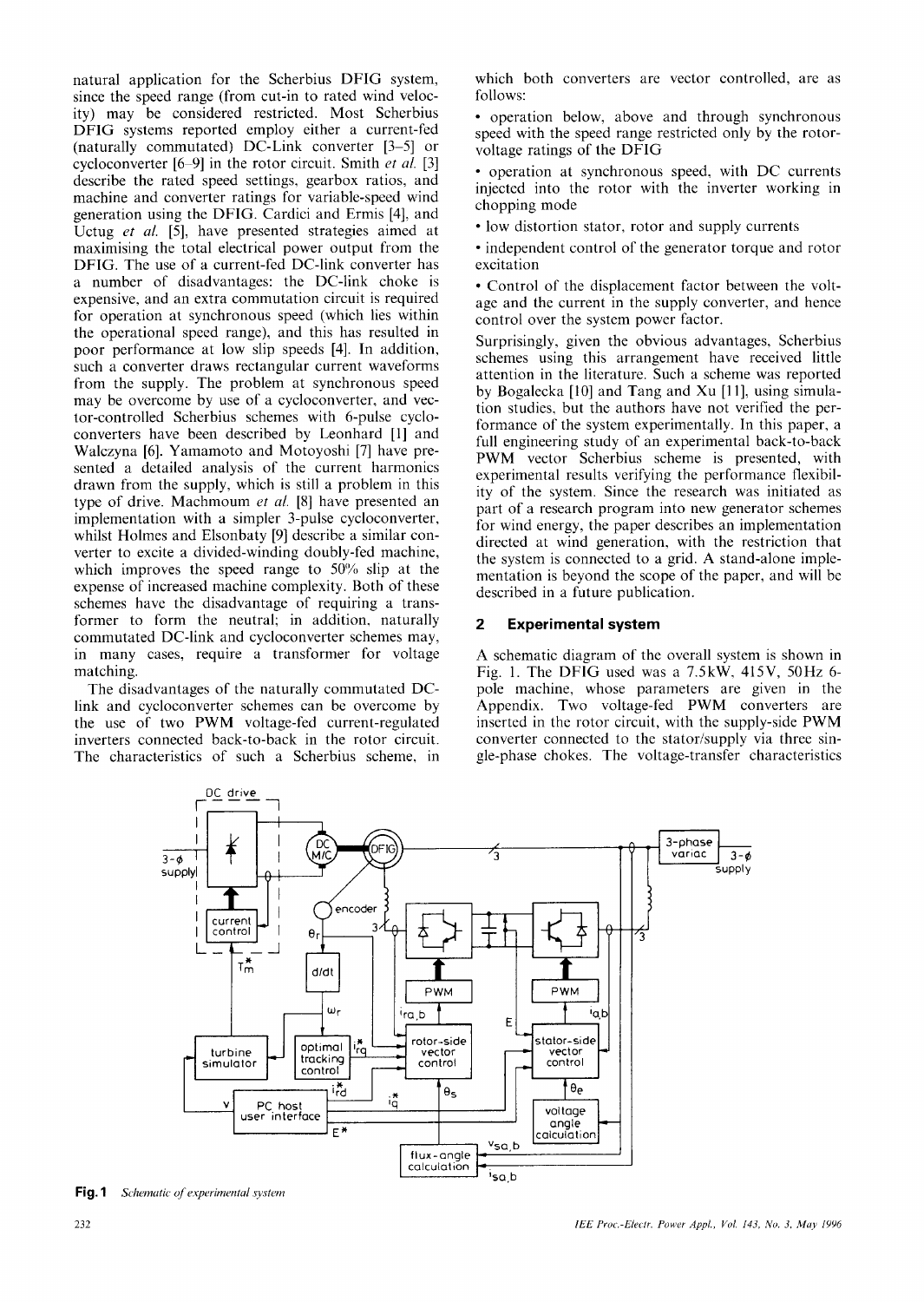of the system, including the 3-phase back-to-back PWM converters, are given approximately by

$$
V_s = m_1 \frac{\sqrt{3}E}{2\sqrt{2}} \quad V_r = \pm s \frac{V_s}{n} = m_2 \frac{E}{2\sqrt{2}} \Rightarrow s = \pm \frac{n m_2}{\sqrt{3}m_1}
$$
(1)

where *n* is the stator-rotor turns ratio of the DFIG  $(1.7)$ for the machine used), s is the slip and  $m_1$ ,  $m_2$  are the PWM modulation depths of the stator-side and rotorside converters respectively. Eqn. 1 determines the speed range of the generator. The stator-side converter modulation depth is nominally 0.75 (as discussed below), and the maximum modulation depth for the rotor-side converter is approximately 0.76. This gives a theoretically possible speed range of 0 to 2000rpm for the 6-pole machine. In fact a lower speed range is used in practice since a full speed range from zero to twicerated requires the PWM converters to be of equal rating to the machine, and this undermines the advantage of the Scherbius scheme. For wind generation, a restricted speed range is acceptable on account of a minimum wind velocity (the cut-in speed), below which very little energy is extractable. The generator speed corresponding to rated wind velocity can be set at any point by the choice of gearbox ratio. Of course, to get the maximum benefit from the Scherbius scheme, this point should be well above synchronous speed where power is extracted from both the rotor and stator of the machine. Eventually, however, as the slip is increased, the system efficiency starts to decrease since more power passes through the DC link converters and the rotor iron and frictional losses increase. For the machine and converters used in this study, the most efficient speed has been determined by experiment to be near 1500 rpm and is therefore chosen to correspond with rated wind velocity. The turbine-gearbox arrangement is simulated in the experimental system by a thyristor converter fed DC machine which emulates a 7.5kW turbine with cut-in and rated wind velocities of 4ms<sup>-1</sup> and 10ms<sup>-1</sup>, respectively, corresponding with generator speeds of 500 and 1500rpm.

The converters used are standard 7.5kW commercial bipolar transistor PWM inverters with a rated DC-link voltage of 580V and a maximum switching frequency of 1kHz. At this power level, the use of IGBT converters would have allowed a higher switching frequency and would have eased some of the control-loop design. However, the low switching frequency employed in the prototype confirms that the techniques used could be translated to much higher power levels using, for instance, GTO devices. In order to protect the inverter power devices,  $V_s$  (and hence  $V_r$ ) was limited to approximately  $250V$  line through a 3-phase variac on the supply, as shown in Fig. 1. The DC-link voltage was regulated to 550V with the supply side converter operating at a nominal modulation depth of 0.75, which allows sufficient latitude during transients to avoid problems with overmodulation. The use of 1200V devices in the converters would, of course, allow a DC-link voltage exceeding 700V to be obtained and thus obviate the need for a variac and allow the generator to operate at its full rating. Another practical problem was the presence of motor winding/slot harmonics in the induced rotor voltage, which was found to cause unacceptable rotor current oscillations at speeds over 1300rpm. This was solved by adding extra inductance (32mH/phase) in series with the rotor, as

shown in Fig. 1. At lower speeds, acceptable rotor current waveforms are obtained, since the unwanted harmonics have a lower amplitude and are within the current control-loop bandwidth. The presence of these inductors means that the rotor-side converter modulation depth is slightly higher than that given by eqn. 1. The inductors in series with the supply-side converter are 12mH/phase, which limit the high-frequency ripple due to switching harmonics to 3A p-p (approximately 15% of the rated peak current). Since the high-frequency ripple is relatively small, the inductors can be fabricated using standard 50Hz lamination material without undue power loss.

The generator is driven by a torque-controlled 15kW DC motor drive, which simulates a wind turbine. A microprocessor receives wind-velocity data from a PC, and calculates the instantaneous turbine torque from a given turbine-blade characteristic (see the Appendix). This torque forms the torque demand to the DC drive after compensation for drive losses. The speed of the turbine-generator set is determined by an optimal speed tracking algorithm that effects maximum energy capture from the wind; this is discussed in Section 5.

Other system set points input from the PC include the DC-link voltage, the reactive current drawn by the supply-side PWM converter (which indirectly controls the system power factor), and the rotor excitation current that is nominally set to zero (see Section 4). The microprocessors used in the experimental rig are T800 floating point transputers, whose parallel processing capability allows the computational tasks to be partitioned into parallel units. One transputer carries out the vector control and PWM generation of the supplyside PWM converter, a second is responsible for the vector control of the DFIG and the optimal speedtracking algorithms, a third implements the PWM for the rotor-side converter (because the second has too much work to do already) whilst a fourth acts both as a turbine torque calculator for the DC drive (simulating the turbine-blade characteristics) and also as a supervisory buffer interfacing with a PC. The latter provides the user interface, in which all system variables can be displayed during system operation, whilst set-points and control parameters can likewise be changed on-line. Details of system synchronisation, intertransputer communications, and A/D and PWM interfaces can be found in [12]. For a practical system, the use of a single high-performance DSP is possibly sufficient to carry out the control tasks, and would be more economic than the use of transputers; however, the latter have significant advantages during system development. The PWM switching frequency was set at 1 kHz on account of the converters used. The sampling period for all currents and voltages, and all control loops is 500 µs, unless specified otherwise.

#### 3 **Control of supply-side PWM converter**

The objective of the supply-side converter is to keep the DC-link voltage constant regardless of the magnitude and direction of the rotor power. A vector-control approach is used, with a reference frame oriented along the stator (or supply) voltage vector position, enabling independent control of the active and reactive power flowing between the supply and the supply-side converter. The PWM converter is current regulated, with the direct axis current used to regulate the DC-link voltage and the quadrature axis current component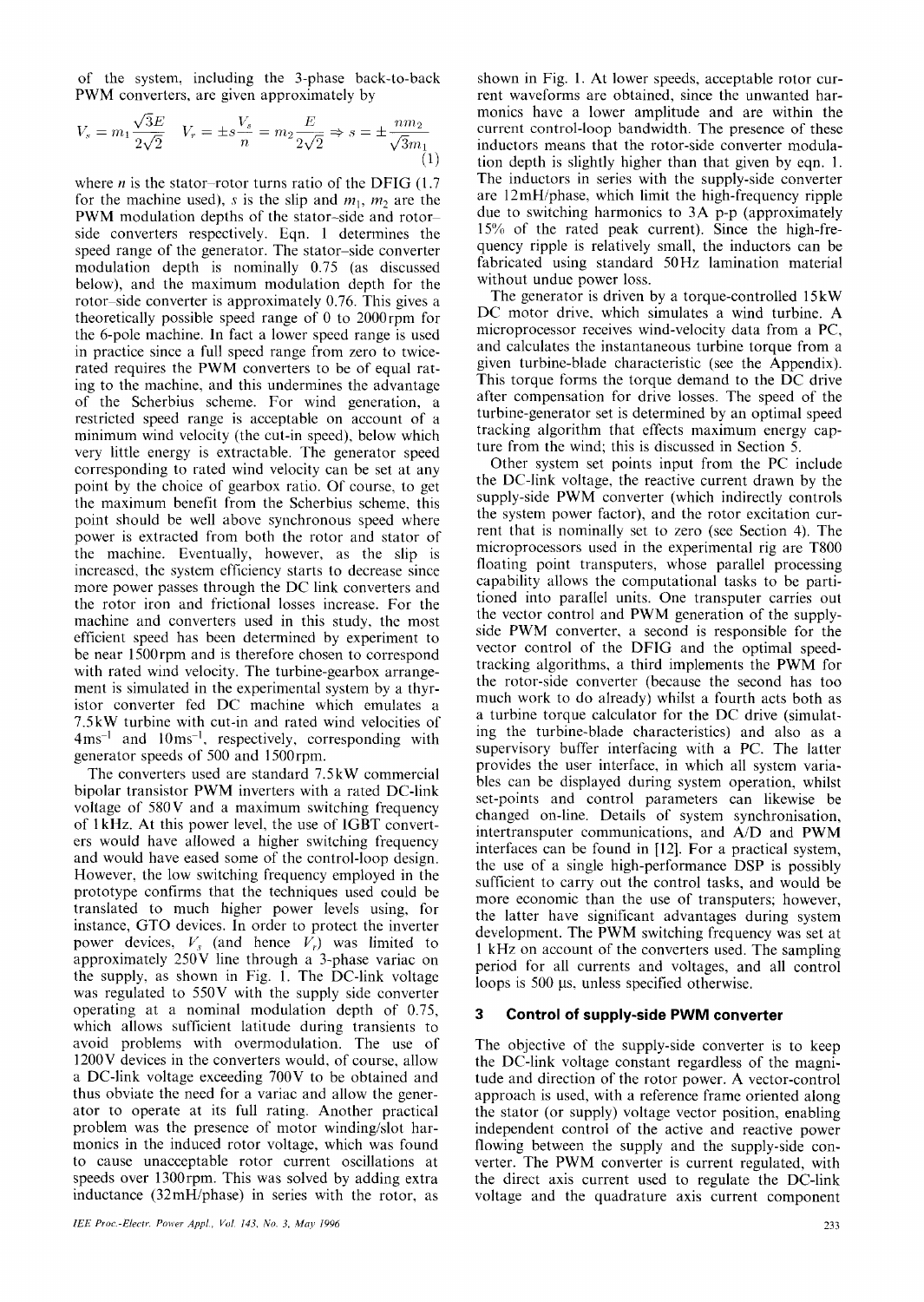used to regulate the reactive power. A standard regular asymmetric sampling PWM scheme [13] is used. Fig. 2 shows the schematic of the supply-side converter. The voltage balance across the inductors is

$$
\begin{bmatrix} \nu_a \\ \nu_b \\ \nu_c \end{bmatrix} = R \begin{bmatrix} i_a \\ i_b \\ i_c \end{bmatrix} + L \frac{d}{dt} \begin{bmatrix} i_a \\ i_b \\ i_c \end{bmatrix} + \begin{bmatrix} \nu_{a1} \\ \nu_{b1} \\ \nu_{c1} \end{bmatrix}
$$
 (2)

where  $L$  and  $R$  are the line inductance and resistance, respectively. Using the transformations of the Appendix, eqn. 2 is transformed into a  $dq$  reference frame rotating at  $\omega_e$ .

$$
\nu_d = Ri_d + L \frac{di_d}{dt} - \omega_e Li_q + \nu_{d1}
$$
  

$$
\nu_q = Ri_q + L \frac{di_q}{dt} + \omega_e Li_d + \nu_{q1}
$$
 (3)

With the scaling factors used in the transformations of the Appendix, the active and reactive power flow is

$$
P = 3(\nu_d i_d + \nu_q i_q)
$$
  
\n
$$
Q = 3(\nu_d i_q + \nu_q i_d)
$$
\n(4)

The angular position of the supply voltage is calculated as

$$
\theta_e = \int \omega_e dt = \tan^{-1} \frac{\nu_\beta}{\nu \alpha} \tag{5}
$$

where  $v_{\alpha}$  and  $v_{\beta}$  are the  $\alpha$ ,  $\beta$  (stationary 2-axis) statorvoltage components.



Fig.2 Supply-side converter arrangement

Aligning the d-axis of the reference frame along the stator-voltage position given by eqn. 5,  $v_q$  is zero, and, since the amplitude of the supply voltage is constant  $v_d$ is constant. The active and reactive power will be proportional to  $i_d$  and  $i_g$ , respectively.

Neglecting harmonics due to switching and the losses in the inductor resistance and converter, we have

$$
E i_{os} = 3\nu_d i_d
$$
  
\n
$$
\nu_d = \frac{m_1}{2\sqrt{2}} E
$$
  
\n
$$
i_{os} = \frac{3}{2\sqrt{2}} m_1 i_d
$$
  
\n
$$
C \frac{dE}{dt} = i_{os} - i_{or}
$$
\n(6)

From eqn. 6, it is seen that the DC-link voltage can be controlled via  $i_d$ . The control scheme thus utilises curcontrolled Va  $i_d$ . The control selective thus attinses can<br>rent control loops for  $i_d$  and  $i_q$ , with the  $i_d$  demand<br>being derived from the DC-link voltage error through a<br>standard PI controller. The  $i_q$  demand determi The strategy is shown in Fig. 3. From eqn. 3, the plant for the current control loops is given by:

$$
F(s) = \frac{i_d(s)}{\nu_d'(s)} = \frac{i_q(s)}{\nu_q'(s)} = \frac{1}{Ls + R} \tag{7}
$$

where

$$
\nu_{d1}^{*} = -\nu_{d}^{\prime} + (\omega_{e} Li_{q} + \nu_{d}) \n\nu_{q1}^{*} = -\nu_{q}^{\prime} - (\omega_{e} Li_{d})
$$
\n(8)

In eqn. 8,  $v_{d1}^*$  and  $v_{q1}^*$  are the reference values for the supply-side converter, and the terms in brackets constitute voltage-compensation terms.

#### $3.1$ Control-loop designs

The design of the current controllers follows directly from eqn. 7, which can be written in the  $z$ -domain as

$$
F(z) = \frac{(1 - A)/R}{(z - A)} \quad A = e^{-(R/L)T_s} \tag{9}
$$

where  $T_s$  is the sample time (0.5ms). The converter may be modelled by a pure delay of two sample periods yielding the control schematic of Fig. 4, for which



Fig.3 Vector-control structure for supply-side converter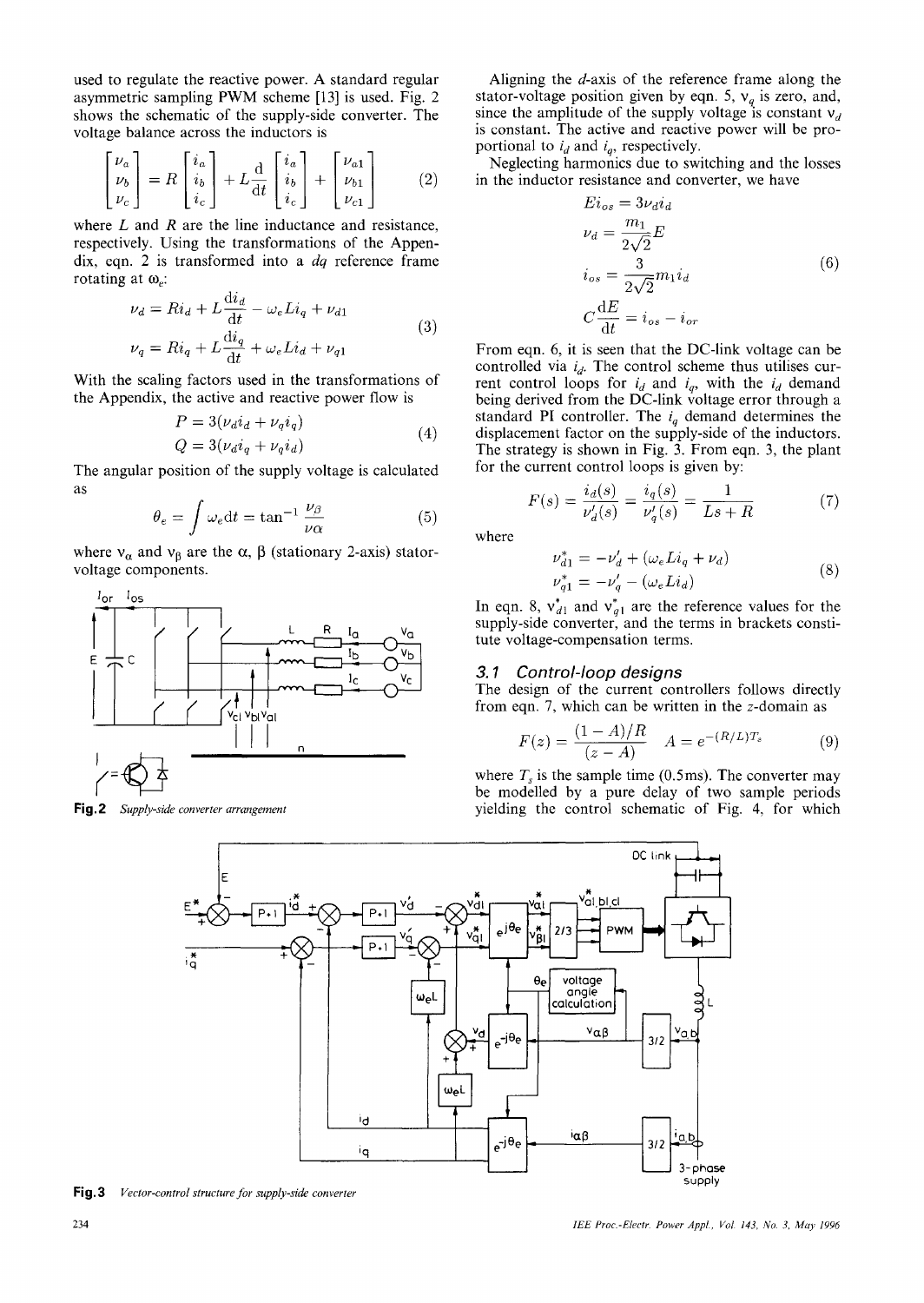standard design techniques may be applied. For the inductors used,  $R = 0.1 \Omega$ ,  $L = 12$ mH, a design for a nominal closed-loop natural frequency of  $125\text{Hz}$  and  $\zeta$  $= 0.8$  can be obtained using the PI controller:

$$
G(z) = 4.72(z - 0.96)/(z - 1)
$$

The design of the DC-link voltage controller may carried out in the continuous domain, and it is assumed that the inner  $i_d$  loop is ideal. From eqn. 6, the effective transfer function of the plant is

$$
\frac{E(s)}{i_d(s)} = \frac{3m_1}{2\sqrt{2}Cs} \tag{10}
$$

and the closed-loop block diagram is shown in Fig. 5, in which  $i_{\alpha r}$  is represented as a disturbance. Again, standard classical design is appropriate. Inserting values of  $E^* = 550V$ ,  $m_1 = 0.75$  (for  $V_s = 250V$ ),  $C = 2.4 \text{mF}$  and  $T_s = 5 \text{ms}$ , a controller of 0.12 (z - 0.9248)/  $(z - 1)$  can be shown to give a nominal closed-loop nat-<br>ural frequency of 25rads<sup>-1</sup>, with  $\zeta = 0.7$ . This is 50 times slower than the loop sampling frequency, and justifies the continuous design.



Fig.4 Supply-side converter current-control loop



Fig.5 DC-link voltage control loop

# 3.2 Experimental results

Several tests have been carried out to study the performance of the supply-side converter in both transient and steady-state conditions, including bidirectional power flow with lagging, leading and a unity displacement factor. The DC-link voltage is regulated at 550V, and the converter is connected to a 250V supply.

Fig. 6 shows steady state results, with  $i_q^*$  set to zero, to give a unity displacement factor for the converter operating in the rectifying mode, which corresponds to subsynchronous operation of the generator. The steady state performance for the inverting operation mode corresponding to supersynchronous operation is shown in Fig. 7, with  $i_q^*$  also set to zero. In this case, the phase displacement between the phase voltage and the current is 180°.



Fig.6 Experimental results for steady-state operation of supply-side converter in rectifying mode



Fig.7 Experimental results for steady-state operation of supply-side converter in inverting mode



Experimental response to step change in q-axis current demand Fig.8



Fig.9 Experimental response of phase voltage and line current to step change in q-axis current demand

Fig. 8 shows the response of the converter to a step change in reactive current demand, with power flowing from the supply to the DC-link. Here  $i_d^*$  is set to 4.5A and  $i_a^*$  is stepped from -4A to +4A at  $i = 30$ ms. Fig. 9 shows the phase voltage and current, illustrating that the change in phase from  $40^{\circ}$  leading to  $40^{\circ}$  lagging takes place within one cycle. These waveforms demonstrate the capability of the converter to supply reactive power to, or receive reactive power from, the grid.

The same performance, although not shown, has been observed for step changes in reactive current demand, when the active power is flowing to the grid; the converter also being able to work at unity, lagging or leading power factor under that condition. The performance of the voltage-control loop is shown in Section 4.2.

#### 4 Induction-machine control

The induction machine is controlled in a synchronously rotating  $dq$  axis frame, with the  $d$ -axis oriented along the stator-flux vector position. In this way, a decoupled control between the electrical torque and the rotor excitation current is obtained. The rotor-side PWM converter provides the actuation, and the control requires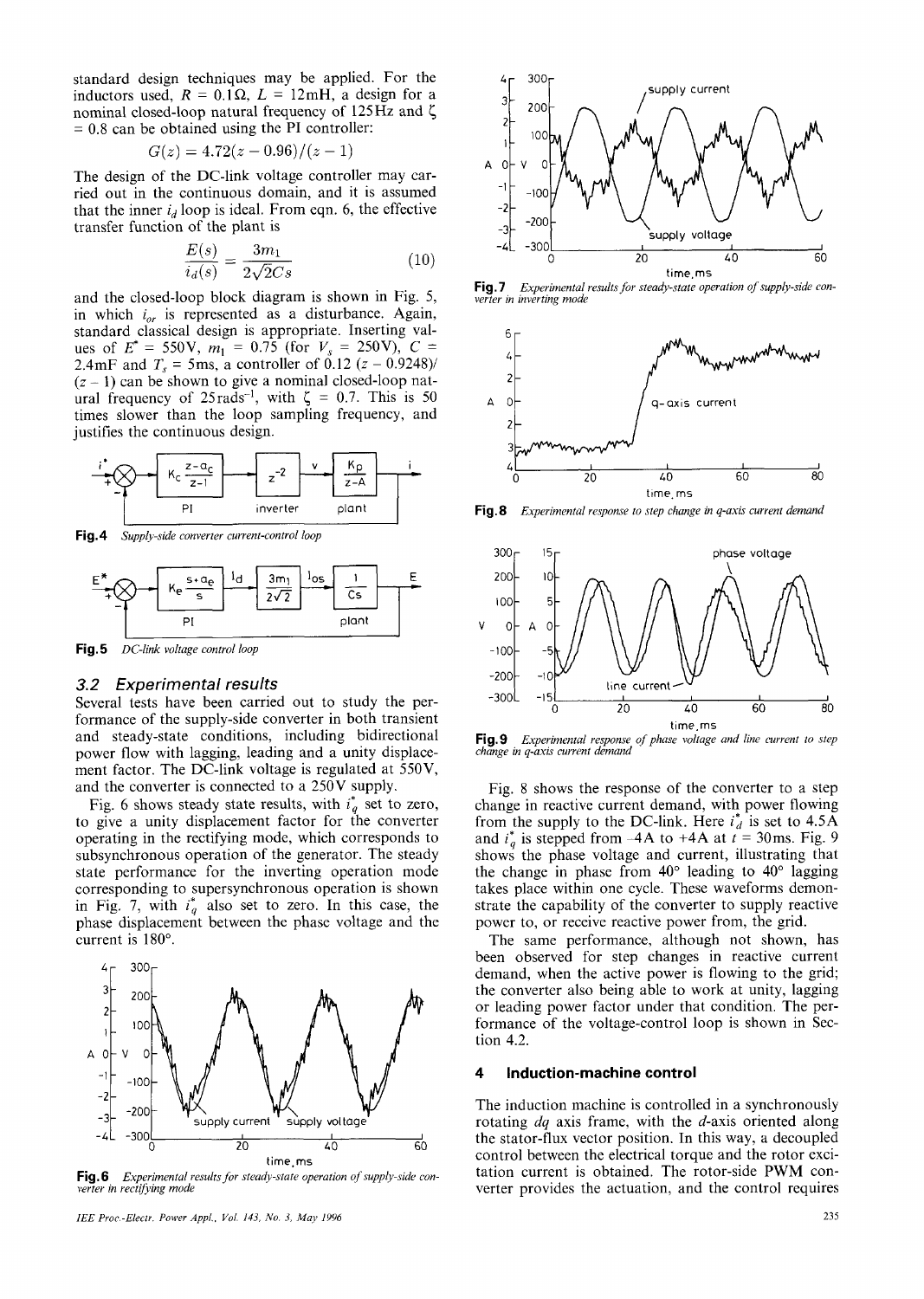the measurement of the stator and rotor currents, stator voltage and the rotor position. There is no need to know the rotor-induced EMF, as is the case for the implementation with naturally commutated converters.

Since the stator is connected to the grid, and the influence of the stator resistance is small, the stator magnetising current  $i_{ms}$  can be considered constant. Under stator-flux orientation, the relationship between the torque and the *dq* axis voltages, currents and fluxes (all scaled to be numerically equal to the AC per-phase values) may be written as [1]:

$$
\lambda_s = \lambda_{ds} = L_o i_{ms} = L_s i_{ds} + L_o i_{dr}
$$
\n
$$
\lambda_{dr} = \frac{L_o^2}{L_s} i_{ms} + \sigma L_r i_{dr}
$$
\n
$$
\lambda_{qr} = \sigma L_r i_{qr}
$$
\n
$$
i_{qs} = -\frac{L_o}{L_s} i_{qr}
$$
\n
$$
\nu_{dr} = R_r i_{dr} + \sigma L_r \frac{di_{dr}}{dt} - \omega_{slip} \sigma L_r i_{qr}
$$
\n
$$
\nu_{qr} = R_r i_{qr} + \sigma L_r \frac{di_{qr}}{dt} + \omega_{slip} (L_m i_{ms} + \sigma L_r i_{dr})
$$
\n
$$
T_e = -3\frac{P}{2} L_m i_{ms} i_{qr}
$$
\n
$$
\omega_{slip} = \omega_e - \omega_r
$$
\n
$$
\sigma = 1 - \frac{L_o^2}{L_s L_r}
$$
\n
$$
L_m = \frac{L_o^2}{L_s}
$$

The stator flux angle is calculated from

$$
\lambda_{\alpha s} = \int (v_{\alpha s} - R_s i_{\alpha s}) dt
$$
  

$$
\lambda_{\beta s} = \int (v_{\beta s} - R_s i_{\beta s}) dt
$$
  

$$
\theta_s = \tan^{-1} \frac{\lambda_{\beta s}}{\lambda_{\beta s}}
$$
 (12)

where  $\theta_{s}$  is the stator-flux vector position. The integral in eqn. 12 is solved using a digital passband filter, with cutoff frequencies of 0.5Hz and 1Hz to eliminate DC offsets. From eqn. 11, the torque is proportional to  $i_{ar}$ 

and can be regulated using  $v_{qr}$ . The rotor excitation current  $i_{dr}$  is controlled using  $v_{dr}$ . Assuming that all reactive power to the machine is supplied by the stator,  $i_{dr}^*$  may set to zero.

Fig. 10 shows a schematic block diagram for the machine control. The reference  $q$ -axis rotor current can be obtained either from a outer speed-control loop or from a reference torque imposed on the machine. These two options may be termed a speed-control mode or torque-control mode for the generator.

A similar analysis for the control of the  $dq$  currents carried out for the supply-side converter can likewise be done for the control of the  $dq$  rotor machine currents. From the rotor-voltage equation in eqn. 11 we have

$$
\nu'_{dr} = R_r i_{dr} + \sigma L_r \frac{di_{dr}}{dt}
$$
  

$$
\nu'_{qr} = R_r i_{qr} + \sigma L_r \frac{di_{qr}}{dt}
$$
 (13)

The  $i_{dr}$  and  $i_{qr}$  errors are processed by the PI controller to give  $v_{dr}$  and  $v_{dr}$ , respectively. To ensure good tracking of these currents, compensation terms are added to  $v_{dr}$  and  $v_{qr}$  to obtain the reference voltages  $v_{dr}^{*}$  and  $v_{qr}^{*}$ according to

$$
\nu_{dr}^* = \nu_{dr}^{\prime} - \omega_{slip} \sigma L_r I_{qr}
$$
  
\n
$$
\nu_{qr}^* = \nu_{qr}^{\prime} + \omega_{slip} (L_m i_{ms} + \sigma L_r i_{dr})
$$
\n(14)

which is analogous to eqn. 8.

### 4.1 Control-loop designs

The plant for the current-control design is similar to the case of the supply-side converter current controller (see Fig. 4) with the following variable substitutions:

$$
i_d, i_q \rightarrow i_{dr}, i_{qr}
$$
  
\n
$$
\nu'_d, \nu'_q \rightarrow \nu'_{dr}, \nu'_{qr}
$$
  
\n
$$
R \rightarrow R_r
$$
  
\n
$$
L \rightarrow \sigma L_r
$$
  
\n
$$
K_c \rightarrow K_i
$$
  
\n
$$
a_c \rightarrow a_i
$$

With  $T_s = 0.5$ ms and with the motor parameters of the Appendix, a nominal closed-loop natural frequency of



**Fig. 10** Vector-control structure for DFIG

IEE Proc.-Electr. Power Appl., Vol. 143, No. 3, May 1996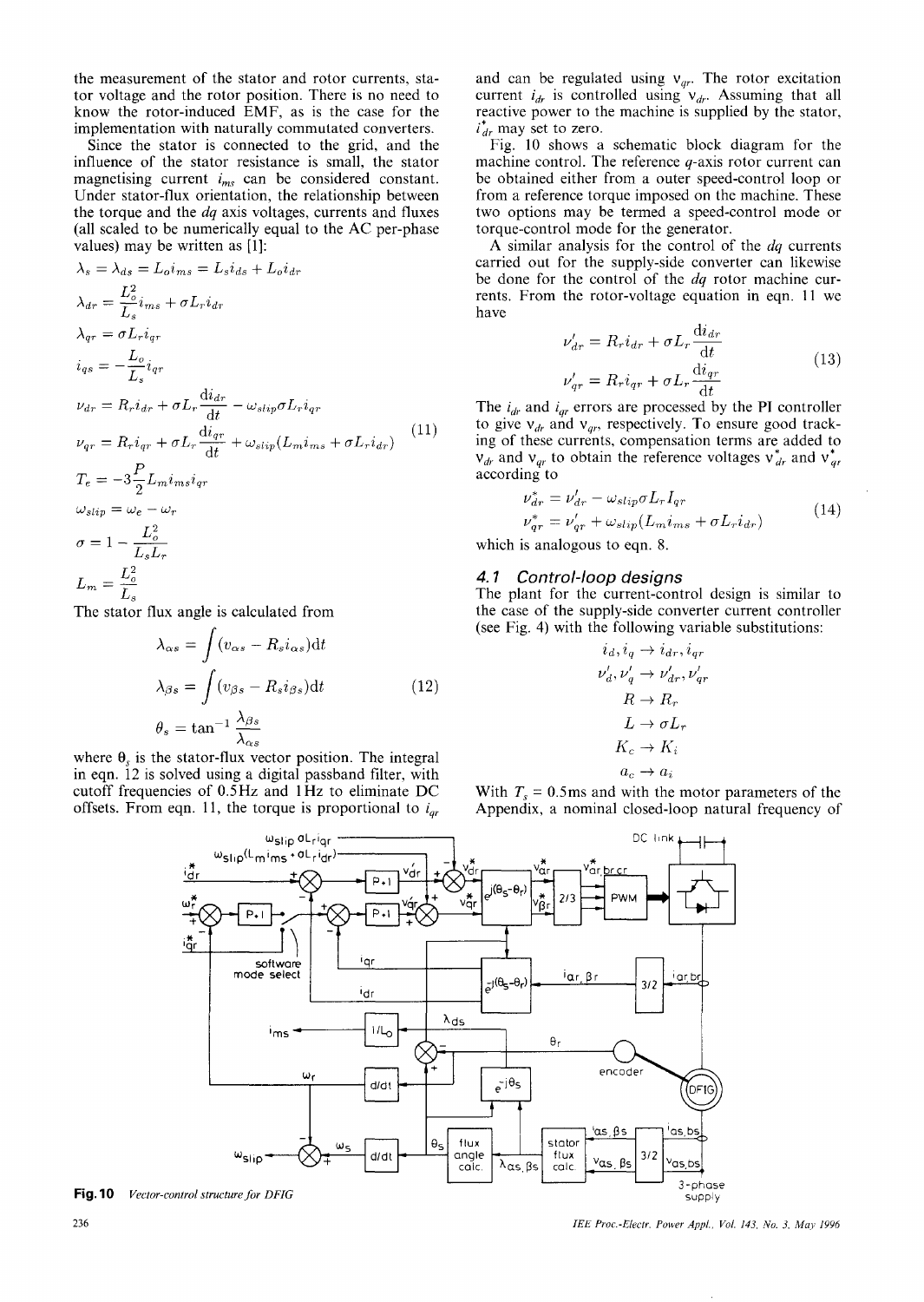130Hz with  $\zeta = 0.8$  is obtained, with the controller 20  $(z - 0.985)/(z - 1).$ 

A speed controller is needed when the machine operates in the speed-control mode. The design of the speed controller is carried out in the continuous domain, in a similar way to that of the voltage controller for the supply-side converter, assuming also that the current controllers are much faster than the speed loop, and are thus considered ideal. The second order system of Fig. 5 is obtained (without the  $i_{\alpha r}$  disturbance) with the following variable substitutions:

$$
E \rightarrow \omega_r
$$
  
\n
$$
i_d \rightarrow i_{qr}
$$
  
\n
$$
\frac{3m_1}{2\sqrt{2}} \rightarrow \frac{-3p}{2} L_m i_{ms}
$$
  
\n
$$
i_{os} \rightarrow T_e
$$
  
\n
$$
\frac{1}{Cs} \rightarrow \frac{1}{Js + B}
$$
  
\n
$$
K_e \rightarrow K_\omega
$$
  
\n
$$
a_e \rightarrow a_\omega
$$

The rotor speed is obtained from a rotor-position measurement, which provides 720 pulses per revolution. With a sample time of 0.1s a resolution of 0.833rpm is obtained. The magnetising current can be obtained as  $i_{ms} = V_s/\omega_e L_o$ . With  $T_s = 0.1$  s, and with the appropriate parameters being given in the Appendix, a nominal closed-loop natural frequency of 0.05Hz with  $\zeta$  = 0.9 is obtained, with the controller 0.49 (z – 0.988)/  $(z - 1)$ . Although a faster speed controller can be designed for the speed-control mode, in practice it is found that noise considerations limit the closed-loop natural frequency. This derives from the fact that the speed demand is obtained from a mechanical torque observer, which effectively estimates the shaft acceleration from a limited-resolution speed encoder [14].



**Fig.11** Experimental response to step change in q-axis rotor-current demand



Fig. 12 Experimental response to step change in q-axis rotor-current demand showing the rotor-phase current

# 4.2 Experimental results

Results are given showing the step-current response for the DFIG for sub- and supersynchronous operation.



Fig. 13 Experimental response to step change in q-axis rotor-current demand showing the DC link voltage E

For these tests, the DFIG is driven by the DC machine under speed control. Figs. 11–13 show the response to a 12A (110% rated) step in  $i_{qr}^*$  applied at  $t = 25$ ms and removed at  $t = 250$ ms for supersynchronous operation  $(\omega_r = 1300$ rpm), with the excitation rotor current  $i_{dr}$ maintained at zero. Fig. 12 shows the rotor-phase current and Fig. 13 the DC-link voltage E. These transients represent the worst case for the stator converter voltage-control loop, where the DC-link power is stepped from zero to rated and vice versa. As shown, the maximum error in the DC-link voltage is 25V (4.5% of nominal) and recovery takes place within 200ms, which is consistent with the control-loop design.



**Fig. 14** Experimental response to step change in d-axis rotor-current demana



Fig. 15 Experimental response to step change in d-axis rotor-current demand showing the rotor-phase current



Fig. 16 Experimental response to step change in d-axis rotor-current demand showing the stator voltage and current

Although the magnetising current in a DFIG is normally determined by the stator voltage, the freedom exists to control the magnetising current from  $i_{dr}$ . Figs. 14–16 show the response to a step change in  $i^*_{dr}$  of 7 A (which corresponds to rated magnetising current referred to the rotor) at  $t = 50$  ms for subsynchronous operation ( $\omega_r$  = 600 rpm) with  $i_{qr}$  maintained at 2 A.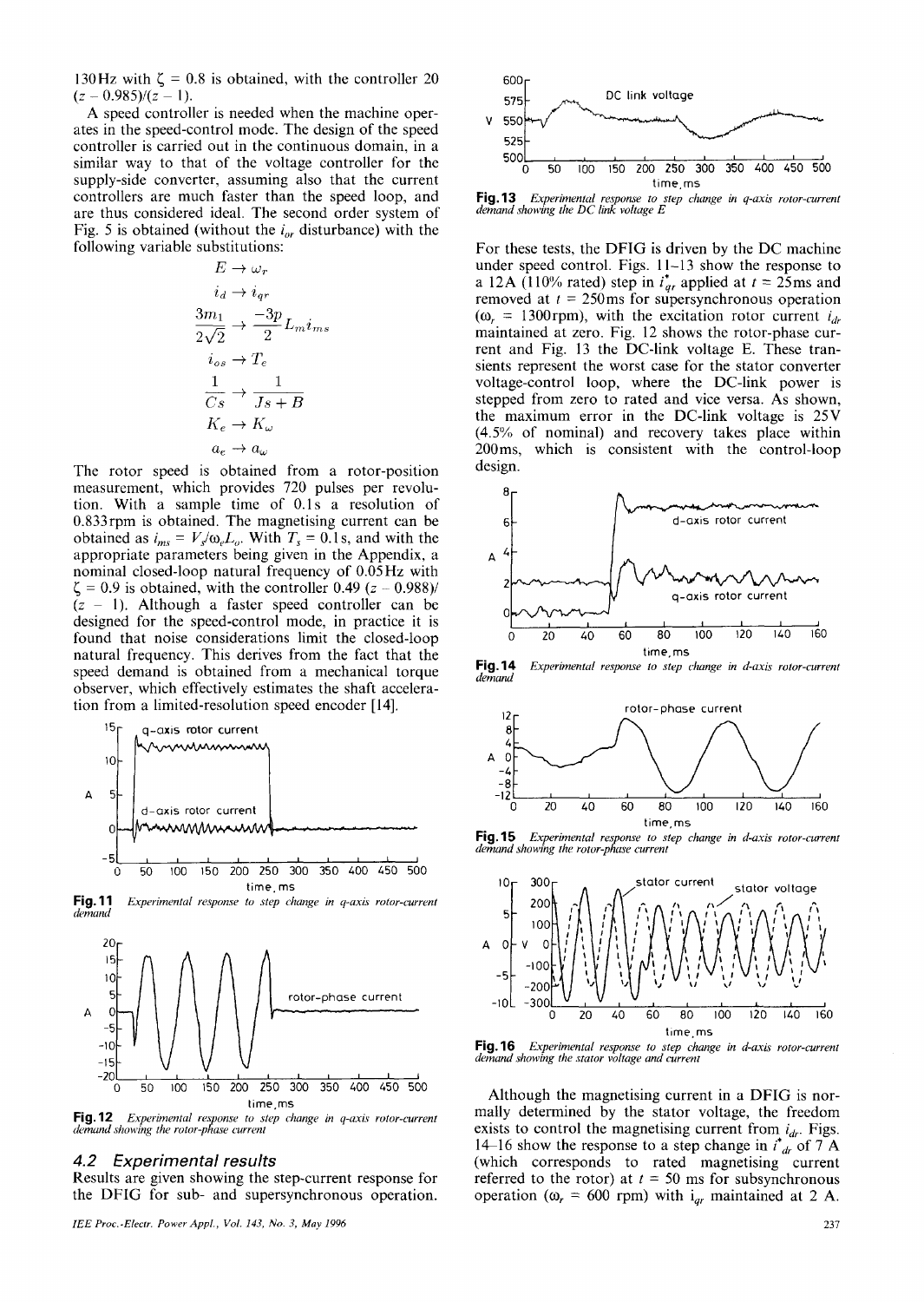Fig. 15 shows the rotor-phase current and Fig. 16 shows the stator voltage and current on the same time axis. As is evident from the phase displacement, the magnetising current is initially supplied from the stator until  $t = 50$  ms, where the phase shift changes to 180°, showing that the machine is generating with all the magnetising current supplied from the rotor. In practice, it is generally desirable to supply the magnetising current entirely from the stator (by setting  $i_{dr}^* = 0$ ) to minimise the losses in the rotor converter cascade.

One of the advantages of this PWM Scherbius scheme is the smooth operation through synchronous speed; this is shown in Fig. 17.



**Fig. 17** Experimental results for operation through synchronous speed



Fig. 18 Wind turbine characteristics

#### 5 Optimum operating point tracking of a variable-speed wind turbine

Optimal tracking to provide maximum energy capture from the wind derives from the power-speed characteristics of a given turbine. This is commonly expressed as  $[15]$ :

$$
P_m = \frac{1}{2} C_p(\lambda, \beta) \pi \rho r^2 \nu^3 \tag{15}
$$

The turbine blade is characterised by particular  $C_p - \lambda$ ,  $\beta$  curves, and from these the  $T_m$ – $\omega$ , characteristics may be derived for various values of wind velocity v. Fig. 18 shows the characteristic, with a fixed  $\beta$ , for the 7.5kW wind turbine emulated in the experimental rig. The curve  $P_{opt}$  defines the maximum energy capture, and the objective of a tracking control is to keep the turbine on this curve as the wind velocity varies. The curve is defined by [15]:

$$
P_{opt} = K_{opt} \omega_r^3 \quad \text{or} \quad T_{P_{opt}} = K_{opt} \omega_r^2 \tag{16}
$$

where  $\omega_r$  is the shaft speed referred to the generator side of the gearbox. For wind velocities higher than rated, the turbine energy capture must be limited by applying pitch control or driving the machine to the stall point [16-18]. For wind velocities below rated, the machine follows eqn. 16. There are two methods of achieving this which are termed 'current-mode control' or 'speed-mode control'.

#### Current-mode control  $5.1$

This mode may be considered to be standard tracking mode [17]. Given a shaft-speed measurement, an electrical torque can be imposed on the DFIG according to eqn. 16 after compensating for the transmission friction losses:

$$
T_e^* = K_{opt} \omega_r^2 - B \omega_r \quad i_{qr}^* = \frac{-2T_e^*}{3pL_m i_{ms}} \tag{17}
$$

and  $i_{qr}^*$  is impressed on the DFIG. Considering Fig. 18, if the DFIG is operating at 'a' and the wind increases from  $7 \text{ ms}^{-1}$  to  $8 \text{ ms}^{-1}$  (point 'b'), the extra power and hence torque causes the DFIG to accelerate, the accelerating torque being the difference between the turbine mechanical torque and the torque given by the optimum curve. Eventually the machine will reach the point 'c' where the accelerating torque is zero. A similar situation occurs when the wind velocity decreases.

#### Speed-mode control  $5.2$

This is a rather novel method [14, 19] and has not hitherto received much attention on account of its requirement for a mechanical torque observer. The authors' research team have shown [14] that, whilst there are engineering problems associated with the observer design, the method is feasible in practice, and that significantly improved tracking may be obtained over the current-control method above. Given a  $T_m$  signal, then the DFIG can be driven to the optimum power curve by

$$
\omega_r^* = \sqrt{\frac{T_m}{K_{opt}}} \tag{18}
$$

where  $\omega_r^*$  is the demand speed for the speed controller considered in Section 4.1. In this study the mechanical torque is observed using the mechanical model of the system given by

$$
\frac{\mathrm{d}}{\mathrm{d}t} \begin{bmatrix} \tilde{\omega}_r \\ \tilde{T}_{aux} \end{bmatrix} = \begin{bmatrix} 0 & \frac{1}{J} \\ 0 & 0 \end{bmatrix} \begin{bmatrix} \tilde{\omega}_r \\ \tilde{T}_{aux} \end{bmatrix} - \begin{bmatrix} \frac{3pL_mim_s}{2J} \\ 0 \end{bmatrix} i_{qr}
$$
\n
$$
[\tilde{\omega}_r] = \begin{bmatrix} 1 & 0 \end{bmatrix} \begin{bmatrix} \tilde{\omega}_r \\ \tilde{T}_{aux} \end{bmatrix}
$$
\n(19)

where  $\tilde{\omega}_r$  is the predicted speed and  $\tilde{T}_{aux}$  is a predicted auxiliary torque variable. The estimated speed  $\hat{\omega}_r$  and mechanical torque  $\hat{T}_m$  follow from

$$
\hat{\omega}_r = \tilde{\omega}_r + K_{o1}(\omega_r - \tilde{\omega}_r)
$$
  
\n
$$
\hat{T}_{aux} = \tilde{T}_{aux} + K_{o2}(\omega_r - \tilde{\omega}_r)
$$
  
\n
$$
\hat{T}_m = \hat{T}_{aux} + B\omega_r
$$
\n(20)

where  $k_{o1}$  and  $k_{o2}$  are constants defining the observer dynamics. These gains may be derived either by Kalman Filter [20] or classical observer design. For the parameters of Appendix 1, gain values of  $k_{ol} = 0.98$ and  $k_{02} = 5.9$  give an observer dynamic natural frequency of about 4rads<sup>-1</sup>.

### 5.3 Stall regulation

One of the advantages of a torque observer is that it allows the straightforward implementation of stall regulation as the method of overspeed protection. The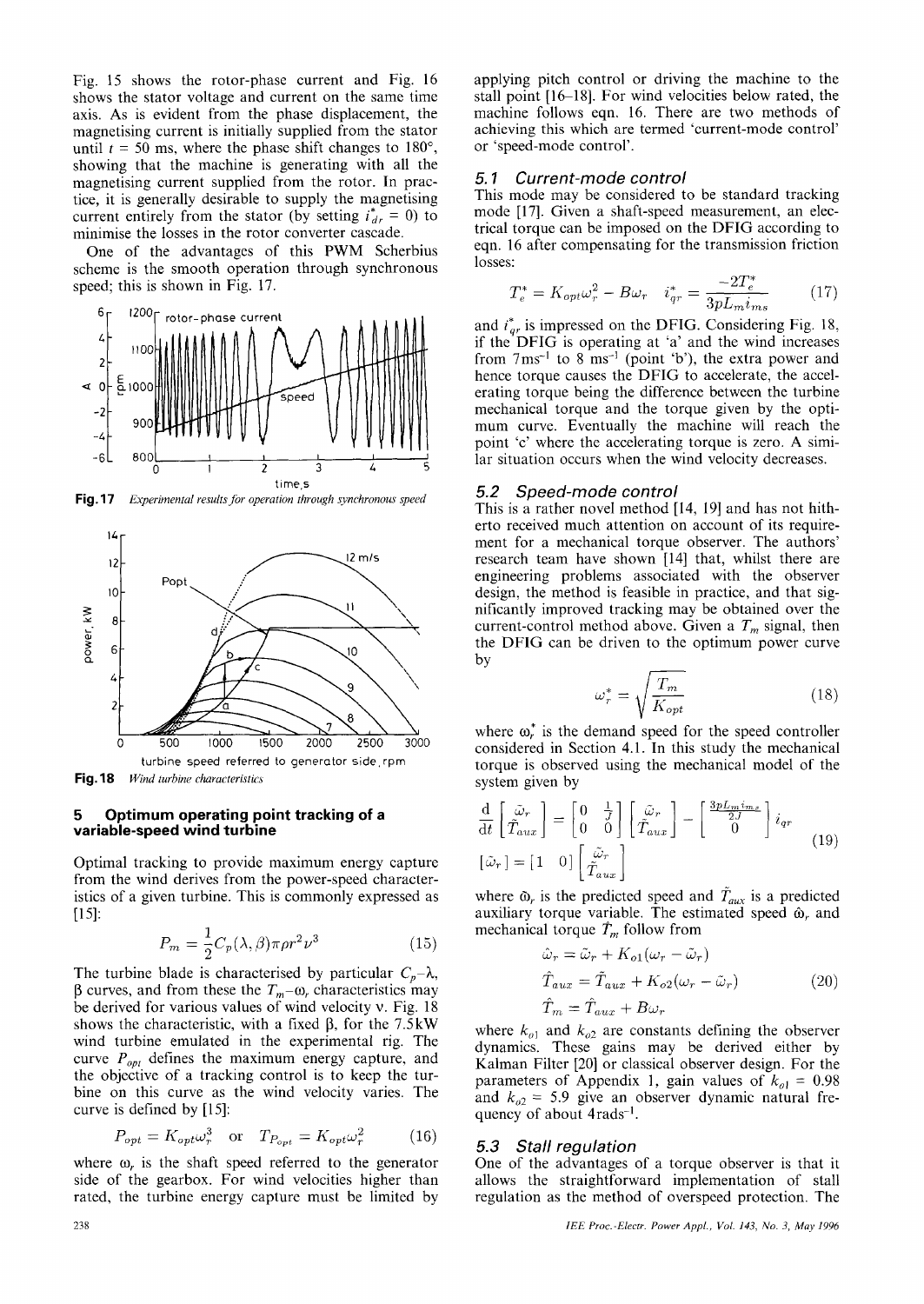system calculates the instantaneous power  $P_m = \hat{T}_m \omega_r$ , and hence determines the speed demand according to

if 
$$
\hat{P}_m < P_{max}
$$
 then  $\omega_r^* = \sqrt{\frac{\hat{T}_m}{K_{opt}}}$   
\nif  $\hat{P}_m \ge P_{max}$  then  $\omega_r^* = \frac{P_{max}}{\hat{T}_m}$  (21)

wherein if  $\hat{P}_m \ge P_{max}$ , energy capture is reduced through<br>the DFIG being driven to the stall point (a sample stall point for a particular wind velocity is marked 'd' in Fig. 18). Stall regulation has the advantage over the alternative (and more usual) overspeed protection scheme of blade pitch control, in that simple fixed pitch blades may be used. However, stall regulation requires not only an effective torque estimator but also a sufficient generator overtorque capability to overcome the instantaneous turbine torque, and hence decelerate the system to the stall point. This in turn effects the choice of machine rating [21].



**Fig. 19** Experimental results for step increase in wind velocity with current-mode control



**Fig.20** results for step decrease in wind velocity with current-mode con-

#### $5.4$ **Experimental results**

The transient performance of the system working in either control mode is evaluated for step wind velocity transients between  $5 \text{ms}^{-1}$  and  $9 \text{ms}^{-1}$ , corresponding to optimal shaft speeds of 750rpm and 1350rpm, respectively. The rotor excitation current  $i_{dr}^* = 0$ . Figs. 19 and 20 show the performance of the current-mode control, whilst Figs. 21 and 22 show the corresponding performance of the speed-mode control. The dynamic speed performance of the speed-mode control is clearly superior with the DFIG torque (i.e.  $i_{qr}$ ) behaviour, being similar to that of a conventional speed-controlled servo drive; on acceleration, the torque is reduced to a minimum of zero, since the DFIG has not been allowed to motor (a superior response could of course be obtained if a negative limit is set for  $i_{qr}^*$ ) whilst  $i_{qr}$ 

hits a maximum limit under deceleration. Under current-mode control, the torque capability of the machine is not exploited, and both the torque and speed hunt smoothly to the optimum curve.



**Fig.21** Experimental results for step increase in wind velocity with speed-mode control



**Fig. 22** Experimental results for step decrease in wind velocity with speed-mode control



Fig. 23 Experimental steady-state optimum speed tracking  $\overline{\text{optimum}}$  speed;  $\bigcirc$  machine speed

Steady-state system characteristics have been studied, with the machine working on the optimal power curve under either control mode. Fig. 23 shows the optimal speed tracking for various wind velocities; the tracking accuracy depends on the accuracy in quantifying the power losses in the drive train. An accuracy of  $4\%$  is achieved using a look-up table for the torque compensation due to drive friction and machine iron losses. Fig. 24 shows the power output from the rotor, stator and supply-side (denoted 'front-end') converter. Above synchronous speed, power is generated both from the stator and the rotor. No power is generated when the wind velocity is below  $5 \text{ ms}^{-1}$  (even when the machine is driven to the optimum power curve) because the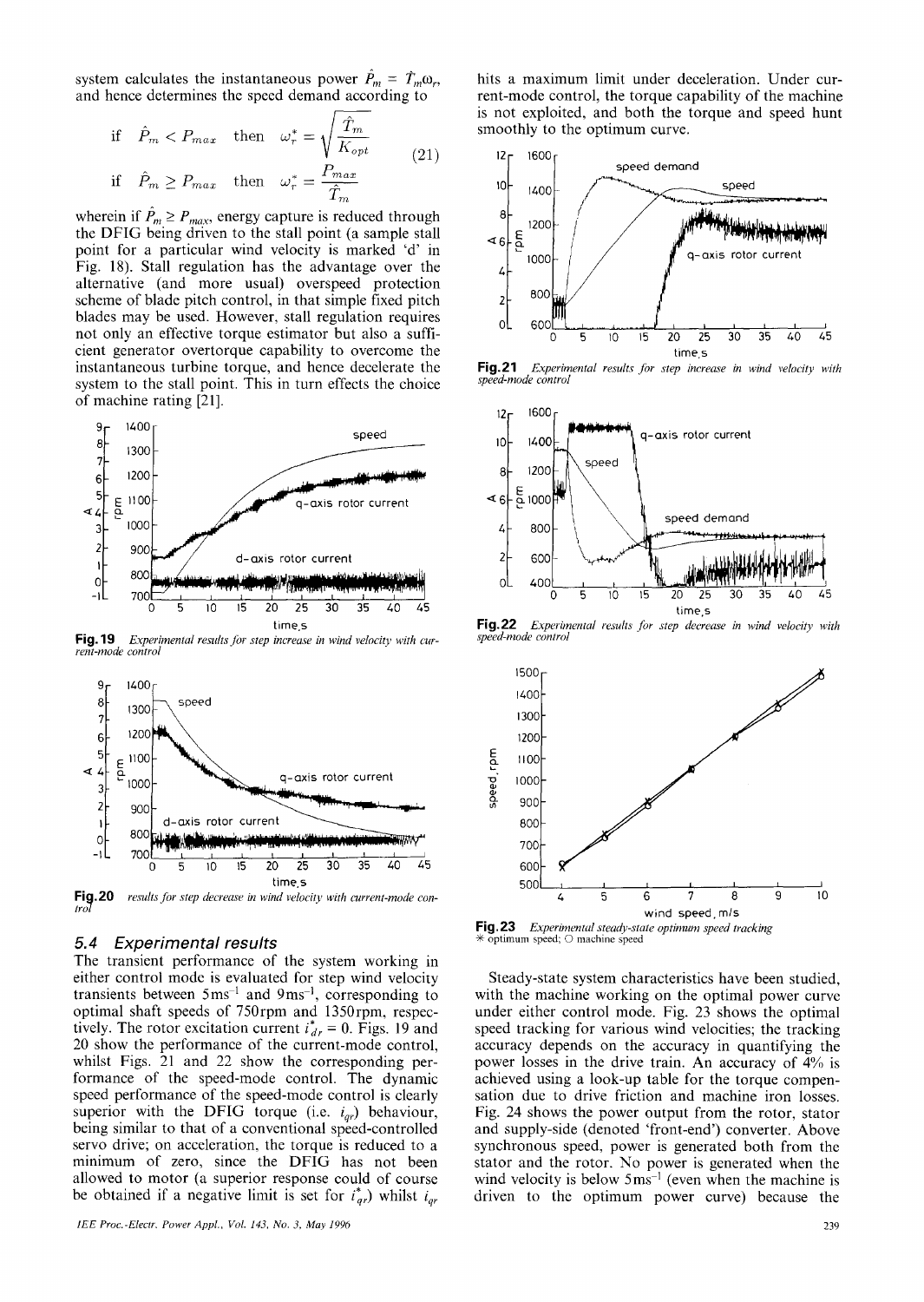mechanical and electrical losses are higher than the power available from the wind. Fig. 25 shows the rotor current as a function of shaft speed. The rotor current follows a quadratic law as predicted for optimal tracking.



**Fig. 24** Experimental system power flows versus speed  $\bigcirc$  Pstator;  $\bigcirc$  Protor;  $\bigtriangledown$  Pfront - end;  $*$  P - output







Fig.26 Experimental results results for driving into stall zone following a step increase in wind velocity

Experimental results showing the performance of the system when driving into and out of the stall zone are presented. The maximum power has been set to a nominal  $P_{max} = 4kW$ , in order that the DFIG can produce sufficient decelerating torque. Fig. 26 shows the response to a step increase in wind velocity from  $7 \text{ ms}^{-1}$ (for which  $P_m < P_{max}$ ) to 9ms<sup>-1</sup> (for which  $P_m > P_{max}$ ). A wind velocity of 7ms<sup>-1</sup> corresponds to an optimal shaft speed of 1050rpm. The torque current momentarily decreases in order to accelerate the machine to the new optimum speed according to eqn. 18, but when  $P_{max}$  is reached, the current increases to decelerate the DFIG into the stall zone. Following this, the current settles at a value which regulates the power to the nominal maximum. Fig. 27 shows the reverse situation for the DFIG being driven out of the stall zone under a wind velocity transient of  $9 \text{ms}^{-1}$  to  $7 \text{ms}^{-1}$ .



**Fig. 27** Experimental results for driving out of stall zone following a step decrease in wind velocity

#### $6\phantom{1}$ **Conclusions**

The engineering and design aspects of a DFIG working with a Scherbius scheme, consisting of two back-toback PWM converters, has been presented. An experimental transputer controlled system has been described, and the fundamental operational advantages have been verified. These include the smooth operation through synchronous speed, low distortion currents fed to the supply and the ability to control the system power factor. Vector-control techniques have been applied to both converters. The vector control for the machine has been embedded in an optimal tracking controller for maximum energy capture in a windenergy application. Two such tracking schemes have been described, and experimentally implemented, and the superiority of speed-mode control for dynamic speed performance has been shown. This scheme employs a torque observer, which also allows for simple implementation of stall regulation to protect against generator overload.

The present paper has described the back-to-back PWM DFIG scheme with the system grid connected. The scheme can also be used for supplying an isolated AC load, augmented with a controlled dump load. This will be the subject of a future paper.

#### $\overline{7}$ **Acknowledgments**

The authors would like to thank Mr R. Moulding of Brush Industrial Controls Division for his useful contribution at the start of this work and for providing some of the equipment. Mr R. Pena would like to thank the University of Magallanes, Chile and the Chilean Government for financial support during the course of this work.